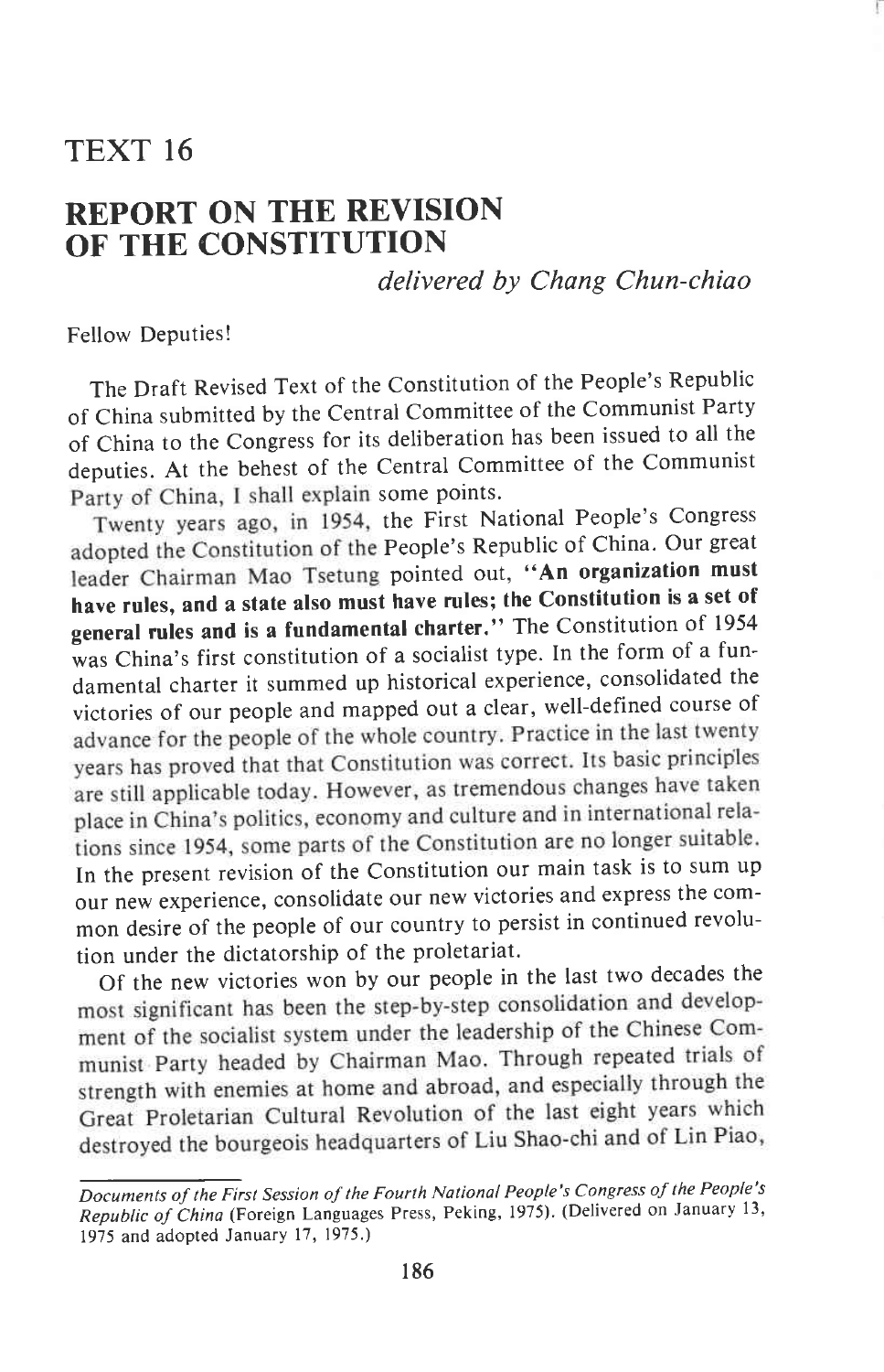the people of all nationalities in our country are more united and the dictatorship of the proletariat is more consolidated than ever. What is more important is that, in the course of the struggle, Chairman Mao formulated for us a basic line for the entire historical period of socialism by applying the principle of integrating the universal truth of Marxism-Leninism with concrete practice. He says:

> Socialist society covers a considerably long historical period. In the historical period of socialism, there are still classes, class contradictions and class struggle, there is the struggle between the socialist road and the capitalist road, and there is the danger of capitalist restoration. We must recognize the protracted and complex nature of this struggle. We must heighten our vigilance. We must conduct socialist education. We must correctly understand and handle class contradictions and class struggle, distinguish the contradictions between ourselves and the enemy from those among the people and handle them correctly. Otherwise a socialist country like ours will turn into its opposite and degenerate, and a capitalist restoration will take place. From now on we must remind ourselves of this every year, every month and every day so that we can retain a rather sober understanding of this problem and have a' Marxist-Leninist line.

Both the Ninth and the Tenth Congresses of the Party reaffirmed this basic line. Our struggles against Liu Shao-chi and Lin Piao have focused on one issue: whether to uphold this basic line or to change it. Past and present class struggles all prove that this basic line is the lifeline of our Party as well as of our country. As long as we uphold it, we shall assuredly be able to overcome all difficulties, defeat enemies at home and abroad and win greater victories. This is the main experience we have gained and also our guiding thought in revising the Constitution.

The draft revised Constitution now submitted is the continuation and development of the 1954 Constitution. It was born out of repeated discussions among the people of all our nationalities and is the outcome of combining the ideas of the leading organizations and those of the masses. The Preamble is new. The number of articles has been reduced from 106 to 30. The important revisions are as follows:

(l) Starting from the Preamble, the draft revised text records the glorious history of the Chinese people's heroic struggle. "The Com-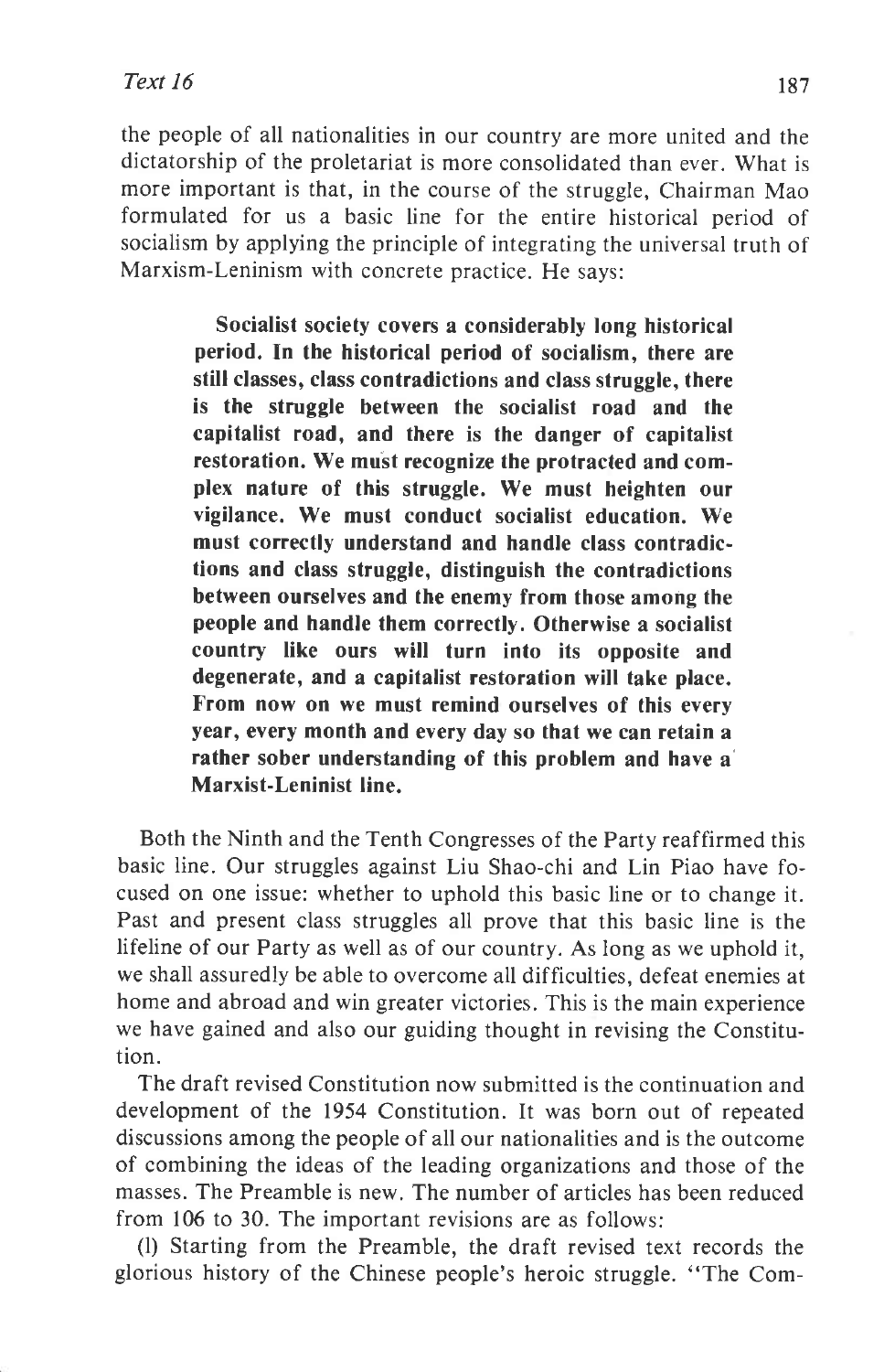munist Party of China is the core of leadership of the whole Chinese people" and "Marxism-Leninism-Mao Tsetung Thought is the theoretical basis guiding the thinking of our nation"-such is the conclusion which the people of our country have drawn from their historical experience of more than a century and which is now inscribed in the General Principles of the draft. The draft stipulates, "The National People's Congress is the highest organ of state power under the leadership of the Communist Party of China." It also stipulates, "The Chairman of the Central Committee of the Communist Party of China commands the country's armed forces. " Since no chairmanship of state is instituted, the draft makes a corresponding revision of the provisions of the 1954 Constitution concerning the structure of the state. All this will certainly help strengthen the Party's centralized leadership over the structure of the state and meet the desire of the people of the whole country.

(2) The draft stipulates, "The People's Republic of China is <sup>a</sup> socialist state of the dictatorship of the proletariat led by the working class and based on the alliance of workers and peasants." It stipulates that the worker, peasant and soldier deputies shall form the main body of people's congresses at all levels. It also specifies the targets of the dictatorship of the proletariat and sets forth the policies of the dictatorship. The draft includes in separate articles the rural people's communes, which integrate government administration and economic management, and the local revolutionary committees at various levels formed on the basis of the revolutionary three-in-one combination, both of which emerged from great revolutionary mass movements. Thus, the class nature of our state and the status of each class in our country are clearly defined. Marx and Lenin consistently teach us, "The class struggle necessarily leads to the *dictatorship of the pro*letariat" and "The proletarian state is a machine for the suppression of the bourgeoisie by the proletariat." Our draft adheres to this principled stand of Marxism-Leninism and is sharply demarcated from such fallacies as Confucius' "benevolent government" or the Soviet revisionist renegade clique's "state of the whole people."

As for our dictatorship of the proletariat, firstly, within the country it suppresses the reactionary classes and elements and those who resist socialist transformation and oppose socialist construction, and suppresses all treasonable and counter-revolutionary activities; and secondly, it protects our country from subversion and possible aggression by external enemies. It is the magic weapon with which the people of our country vanquish enemies and protect themselves. We must treasure it and constantly strengthen it. We should strengthen the great unity of the people of all our nationalities, strengthen the People's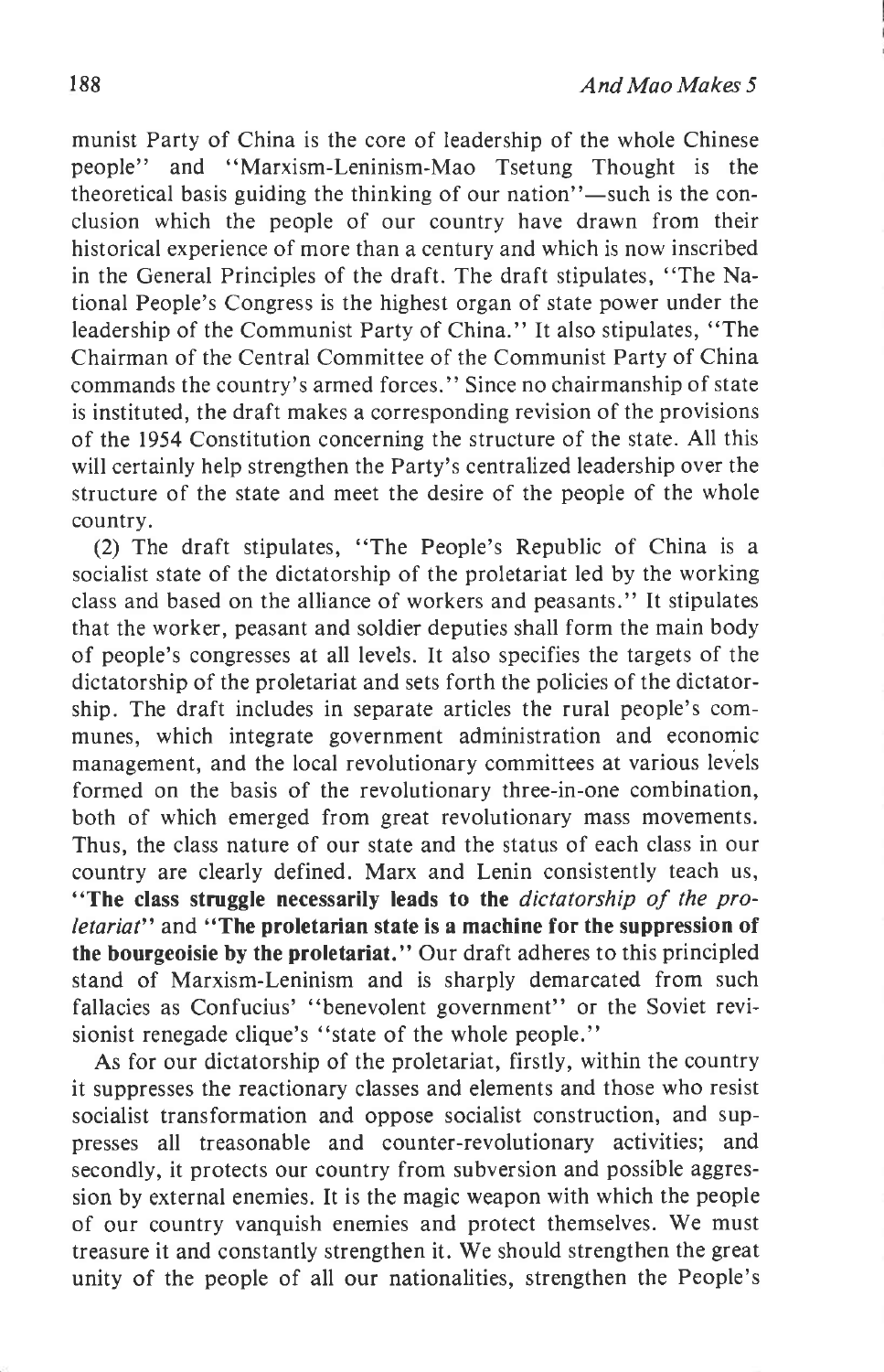## $Text 16$  189

Liberation Army and the people's militia which are the pillar of the dictatorship of the proletariat, and strengthen the building of state organs. We should continue to consolidate the alliance of the working class with its reliable ally, the poor and lower-middle peasants, unite with the other working people and the many intellectuals, and develop the revolutionary united front which includes the patriotic democratic parties and patriotic personages in all walks of life. Only in this way can we unite with all the forces that can be united with, exercise the dictatorship of the proletariat effectively, defend the socialist system, and consolidate the independence and security of our great motherland.

(3) The dictatorship of the proletariat on the one hand exercises dictatorship over the enemy and on the other practises democratic centralism within the ranks of the people. Without ample democracy, it is impossible to have a high degree of centralism, and without a high degree of centralism, it is impossible to build socialism. The draft stipulates that all organs of state shall practise democratic centralism and specifies the democratic rights of citizens, and especially the rights of the fraternal minority nationalities and of women. It also stipulates that the masses shall have the right to speak out freely, air views fully, hold great debates and write big-character posters. Moreover, in accordance with Chairman Mao's proposal, the specification that citizens enjoy freedom to strike has been added to Article 28 of the draft. We are convinced that the revolutionary masses, who have been tempered in the Great Proletarian Cultural Revolution, will apply these provisions still better and "create a political situation in which there are both centralism and democracy, both discipline and freedom, both unity of will and personal ease of mind and liveliness, and so help consolidate the leadership of the Communist Party of China over the state and consolidate the dictatorship of the proletariat."

(4) The task of socialist transformation of the ownership of the means of production put forth in the 1954 Constitution has in the main been completed. The draft fully affirms this great victory of the Chinese people and lays it down that at the present stage our country has mainly two kinds of ownership of the means of production, namely, socialist ownership by the whole people and socialist collective ownership by working people. The draft also contains provisions regarding non-agricultural individual labourers and allowing people's commune members to farm small plots for their personal needs and engage in limited household side-line production. These provisions integrate the principle of adherence to socialism with the necessary flexibility and are sharply demarcated from such fallacies as those advocated by Liu Shao-chi and Lin Piao on the fixing of farm output quotas for individual households with each on its own and the abolition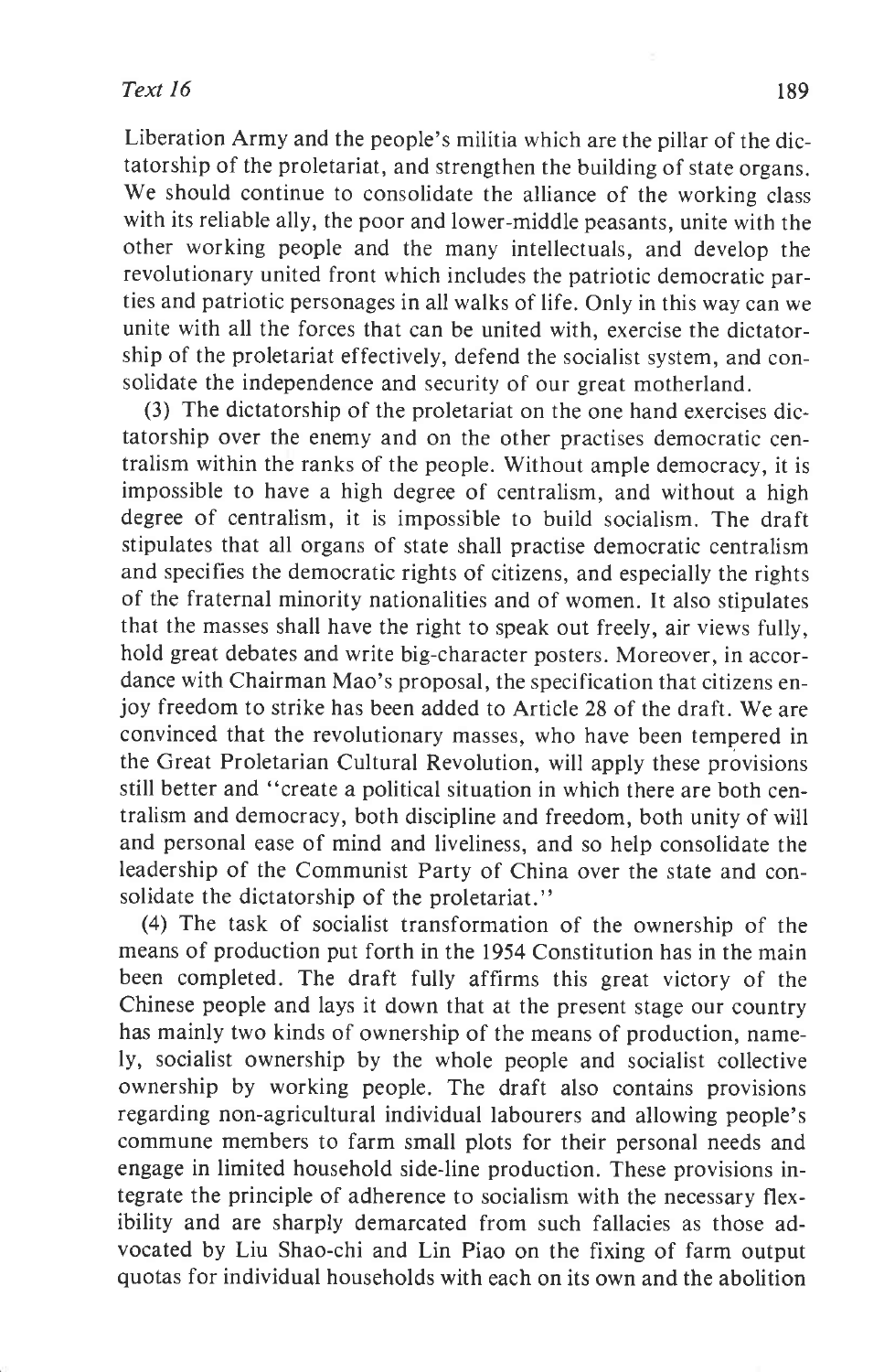of farm plots for personal needs.

The draft reiterates the general line of going all out, aiming high and achieving greater, faster, better and more economical results in building socialism, and stipulates a series of principles and policies for the consolidation and development of the socialist economic base.

It should be pointed out that in our country we still have harmony as well as contradiction between the relations of production and the productive forces and between the superstructure and the economic base. Like the morning sun, our socialist system is still very young. It was born in struggle and can only grow in struggle. Take the state sector of the economy for example. In some enterprises, the form is that of socialist ownership, but the reality is that their leadership is not in the hands of Marxists and the masses of workers. The bourgeoisie will seize hold of many fronts if the proletariat does not occupy them. Confucius died more than two thousand years ago, yet such rubbish as his never vanishes of itself where the broom of the proletariat does not reach. The draft lays down that "state organizations and state personnel must earnestly study Marxism-Leninism-Mao Tsetung Thought," that "the proletariat must exercise all-round dictatorship over the bourgeoisie in the superstructure, including all spheres of culture" and that state organizations and state personnel must maintain close ties with the masses and overcome unhealthy tendencies. It is precisely the purpose of these provisions to call on us to pay keen attention to grasping socialist revolution in the realm of the superstructure and to pay attention to solving problems concerning the relations of production. We must broaden, deepen and persevere in the current movement to criticize Lin Piao and Confucius and occupy all fronts with Marxism.

(5) In accordance with Chairman Mao's teaching, "Dig tunnels deep, store grain everywhere and never seek hegemony," we have written into the draft that "China will never be a superpower" in order to show that our country does not seek hegemony today and that it never will. Only by emancipating all mankind can the proletariat achieve its own final emancipation. We shall always unite with the people of all countries in the common struggle to abolish the system of exploitation of man by man over the face of the globe, so that all mankind will be emancipated.

## Fellow Deputies!

The work of revising the Constitution has been going on for nearly five years. This Congress will complete the work and promulgate the new fundamental charter of the People's Republic of China. This is a major event calling for our enthusiastic celebration. In order to win and defend the right to people's democracy and socialism, smash the